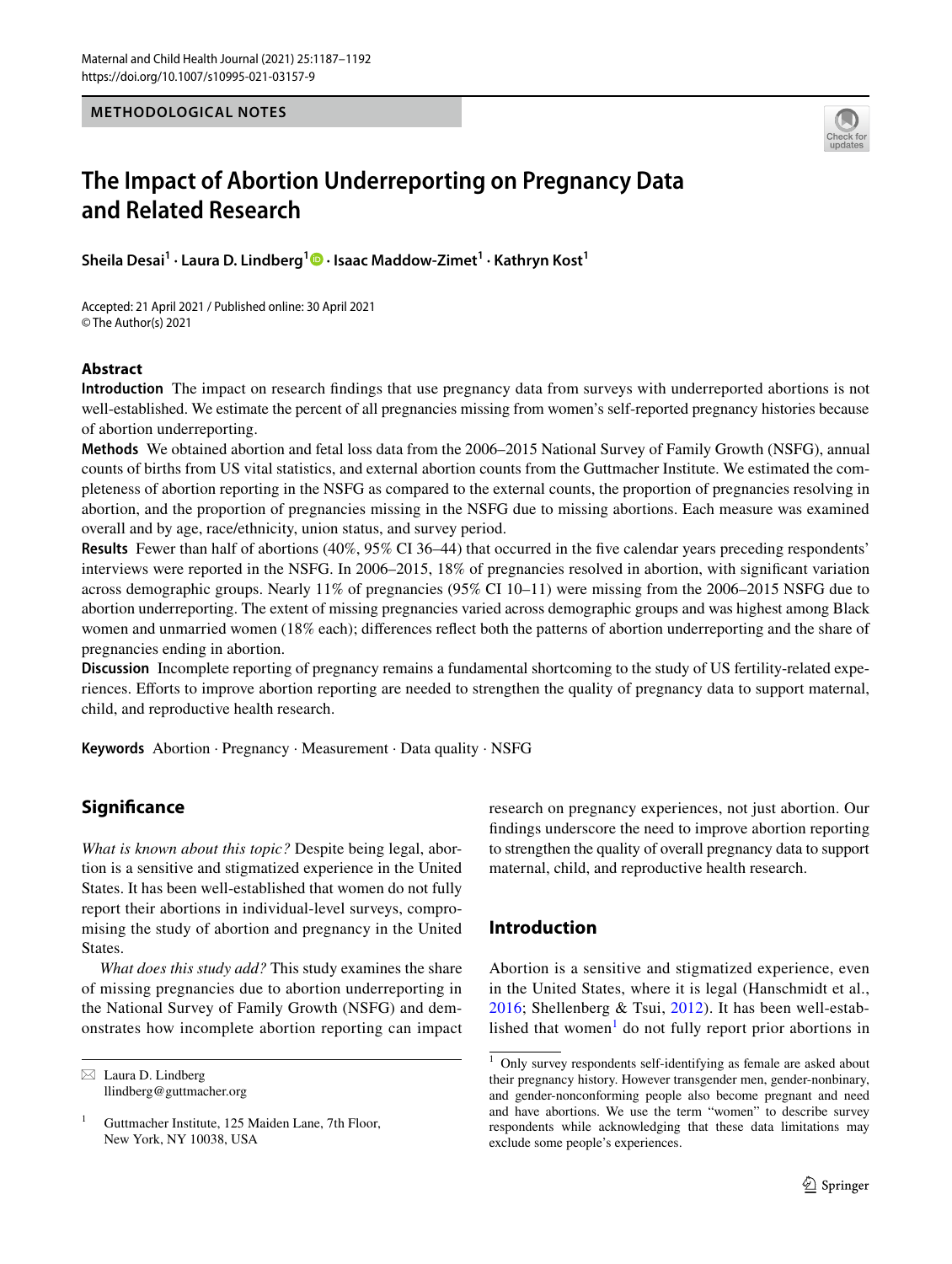individual-level surveys. Much of this underreporting is likely driven by stigma, as respondents may deliberately omit stigmatized behaviors to provide more socially desirable responses (Tourangeau & Yan, [2007](#page-5-2)). Multiple studies document abortion underreporting in the NSFG, the premier survey of fertility behaviors in the US, and in other US surveys (Fu et al., [1998;](#page-5-3) Jones & Forrest, [1992](#page-5-4); Jones & Kost, [2007](#page-5-5); Lindberg et al., [2020a](#page-5-6); Tierney, [2019](#page-5-7)). In response to this substantial underreporting, the NSFG User's Guide has repeatedly provided cautionary guidance for over 2 decades advising against substantive research with the abortion survey items [National Center for Health Statistics (NCHS), [1997](#page-5-8), [2020](#page-5-9)].

While it is evident that pervasive abortion underreporting impacts the study of abortion, little attention has been given to its impact on any study that relies on pregnancy data. Indeed, underreported abortions indicate underreported pregnancies, which can create biases in research that uses these reports. Furthermore, the extent of missing pregnancies likely varies across population groups, further biasing analyses. Previous analysis of the 2006–2015 NSFG estimated that 60% of abortions in the prior five calendar years were not reported in the face-to-face (FTF) interview compared with counts collected from abortion providers directly, with substantial variation across population groups (Lindberg et al., [2020a\)](#page-5-6). However, this estimate of underreported abortions is not an adequate indicator of the magnitude of missing pregnancies in these data; the proportion of all pregnancies that are missing depends not only on the extent of abortion underreporting, but also on the share of pregnancies ending in abortion. Further, this share can vary for population groups. For example, for a given group, a high level of abortion underreporting could still result in a low proportion of missing pregnancies overall if few pregnancies end in abortion. Conversely, even for a population group with more complete abortion reporting, if the share of pregnancies ending in abortion for that group is large, the share of pregnancies missing from the data could be large.

In this paper, we examine nearly a decade's worth of NSFG data and estimate the percent of all pregnancies missing from women's self-reported pregnancy histories as a result of abortion underreporting, including by key demographic groups. We demonstrate that the implications of abortion underreporting extend beyond abortion research alone and caution researchers who may use these data in their analyses without addressing the consequences of incomplete abortion reporting.

#### **Methods**

#### **Data Sources**

We pooled data from the 2006–2010 and 2011–2015 NSFG, a nationally representative household survey of women and men aged 15–44 in the United States (Groves et al. [2009](#page-5-10)). The NSFG uses a multistage, stratifed clustered sampling frame and all analyses presented here were weighted to account for the complex sampling design. Methods of data collection were reviewed by the NCHS Institutional Review Board protections for human subjects. Because this analysis used publicly available, de-identifed data, the authors' Institutional Review Board granted this study exempt status.

We used abortion and fetal loss data from the FTF interviews, which collected a lifetime pregnancy history, including the outcome (live birth, abortion, or fetal loss) and date when the pregnancy ended. Fetal loss outcomes include stillbirth, miscarriage, and ectopic pregnancy. Miscarriages, in particular, are likely underreported in the NSFG (Lindberg & Scott, [2018](#page-5-11)) and are limited to recognized pregnancies (some fraction of pregnancies lost early in gestation are not recognized, and thus cannot be measured in self-reported data). We use NSFG reports of fetal loss, however, given the lack of data sources that accurately capture the incidence of miscarriage in the population.

Although the NSFG also collects information about pregnancies in the last fve years in an audio computer assisted self-interview (ACASI), we do not use this measure given identifed limitations of these ACASI responses (Lindberg & Scott,  $2018$ ).<sup>2</sup> Moreover, the FTF measures are more often used by researchers than the ACASI measures, as the latter do not include specifc pregnancy dates or other details collected in the full pregnancy history.

We obtained the annual incidence of births from US vital statistics [U.S. Department of Health and Human Services (DHHS), [2018\]](#page-5-12). The incidence of abortion each year was obtained from the Guttmacher Institute's Abortion Provider Census, which collects data directly from abortion providers and is designed to measure both surgical and medication abortions (Jones & Jerman, [2014,](#page-5-13) [2017\)](#page-5-14). These are considered the most complete abortion counts available, as not all states report data to the Centers for Disease Control and Prevention (Jatlaoui, [2018\)](#page-5-15). A small number of abortions are missed by the census, either because women obtain abortions from unidentifed private practice physicians,

<span id="page-1-0"></span><sup>2</sup> For example, Lindberg & Scott, [2018](#page-5-11) fnd that although the NSFG ACASI abortion measure was designed to measure the number of abortions in the 5 years prior to the interview, some women instead appear to report their lifetime number of abortions.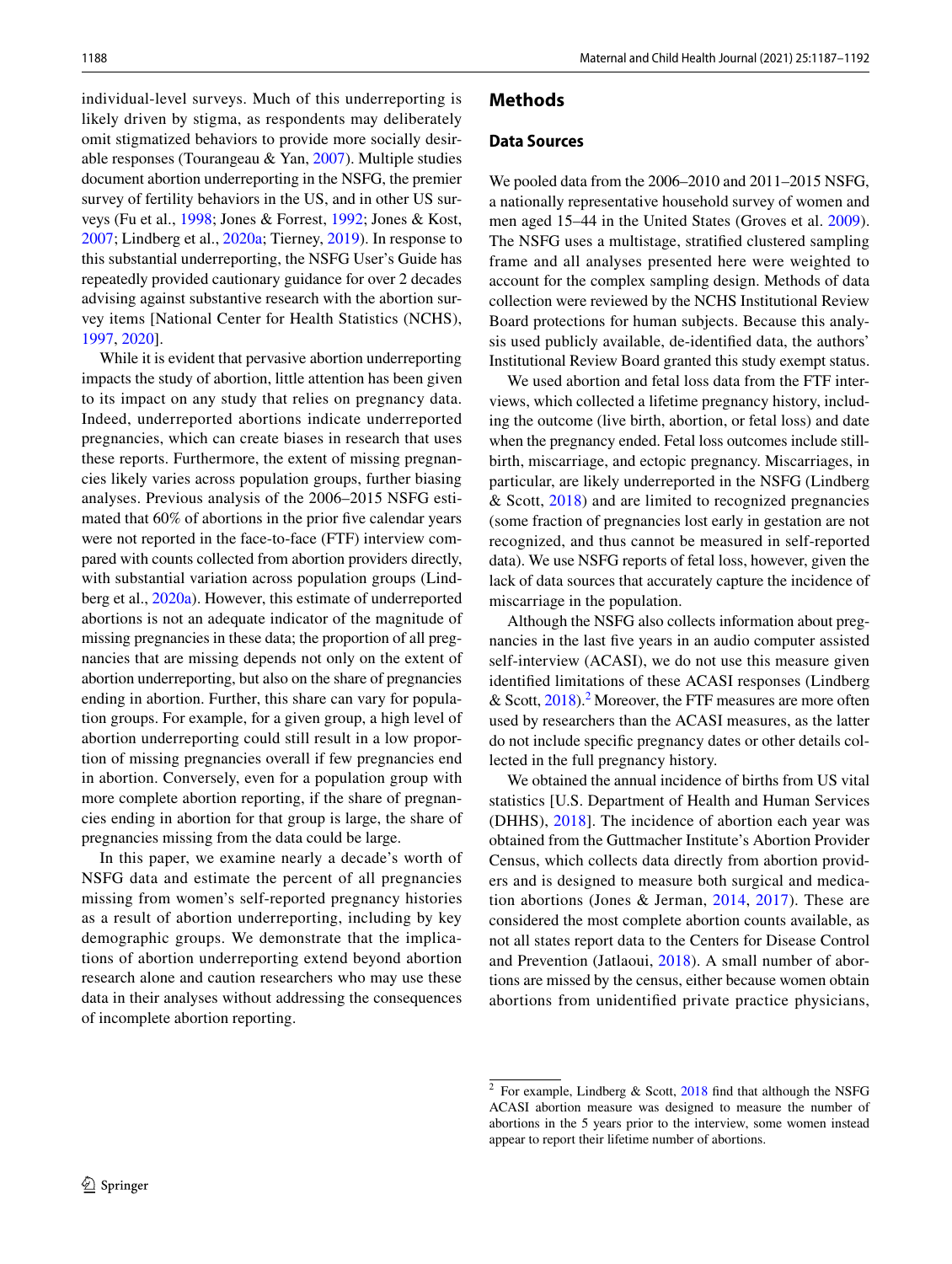or unidentifed hospital settings (Jones & Kost, [2018\)](#page-5-16), or because of the use of self-managed abortion (Ralph et al., [2020](#page-5-17)).

Both sets of counts were adjusted to match the NSFG's sampling frame and five year recall period, using an approach described elsewhere (Lindberg et al., [2020b\)](#page-5-18).

#### **Analytic Strategy**

We first calculated the number of pregnancies occurring in the US by combining the corresponding external birth and abortion counts, and fetal losses from the NSFG. This approach of combining these data sources is informed by the pregnancy surveillance methodology<sup>[3](#page-2-0)</sup> used in the past by the NCHS (Ventura et al., [2012](#page-5-19)). As noted above, both the proportion of abortions missing from the data and the proportion of pregnancies ending in abortion impact the proportion of pregnancies missing in the data. For the proportion of abortions missing, overall and for population groups, we utilize previously published estimates (Lindberg et al., [2020a\)](#page-5-6). We assessed the proportion of pregnancies ending in abortion, overall and for population groups, by calculating the ratio of the external abortion counts to the total pregnancy counts.

To estimate the percent of pregnancies missing in the NSFG, we calculated the ratio of missing abortions to all pregnancies. Missing abortions are calculated as the difference between the external and NSFG-reported counts of abortions. Because missing abortions mean missing pregnancies, this ratio refects the share of all pregnancies that are missing as a result of unreported abortions. We calculated 95% confdence intervals and assessed signifcant differences between demographic groups on the basis of nonoverlapping intervals. (Note that this approach is relatively conservative, as it will fail to reject the null hypothesis that the point estimates are equal more frequently than formal significance testing).

All counts and measures were calculated separately for population groups defned by age, race combined with Hispanic ethnicity, and union status; these are the only demographic variables that could be matched across vital birth records data, external abortion data, and the NSFG. Additionally, we compared estimates in the 2006–2010 and 2011–2015 survey rounds.

#### **Results**

## **Abortion Underreporting and Pregnancy Resolution Patterns**

Fewer than half of abortions (40%, 95% CI 36–44) in the fve calendar years preceding respondents' interviews were reported in the 2006–2015 NSFG compared to external counts (Table [1\)](#page-3-0). Estimates for age groups had non-overlapping confdence intervals, with more complete reporting among women younger than age 20. In contrast, diferences in reporting for groups varying by race/ethnicity or union status or education were not statistically signifcant. The completeness of abortion reporting did not difer between the 2006–2010 and 2011–2015 survey periods.

Overall, external surveillance counts indicate that 18% of pregnancies in 2006–2015 resolved in abortion, with signifcant variation across demographic groups. A larger share of pregnancies ended in abortion among younger women, especially adolescents, among whom over one-quarter of all pregnancies resolved in abortion. Similarly, nearly one-third of all pregnancies among unmarried women ended in abortion compared to 5% of pregnancies among married women. The proportion of pregnancies ending in abortion varied by race/ethnicity, with non-Hispanic white women the least likely to have a pregnancy end with abortion. We found no variation between survey periods.

## **Proportion of Pregnancies Missing from the NSFG Data**

Overall 11% of pregnancies (95% CI 10–11) were missing from the 2006–2015 NSFG as a result of abortion underreporting and the proportion of pregnancies resolved by abortion. And, we found signifcant diferences across demographic groups. For example, older women had a lower proportion of missing pregnancies than younger women; 7% (95% CI 6–8) of pregnancies were missing among women ages 30–44 compared to 12% (95% CI 10–15) among women ages 15–19 and 13% (95% CI 12–14) among those ages 20–29.

A smaller share of pregnancies were missing among non-Hispanic white women compared to other women [7%  $(95\% \text{ CI } 6-8)$  vs. 18% of non-Hispanic Black women  $(95\%$ CI 15–20), 15% among women of other races (95% CI 12–18), and 11% among Hispanic women (95% CI 10–13)]. Although the proportion of abortions reported across these four race and Hispanic ethnicity groups varies, diferences in the share of missing pregnancies more closely align with the patterns in the proportion of pregnancies resolving in abortion. Additionally, the percentage of missing pregnancies among unmarried women was 18% (95% CI 17–20)

<span id="page-2-0"></span><sup>&</sup>lt;sup>3</sup> In brief, NCHS has previously calculated the total number of pregnancies in the US by combining live birth counts from birth certifcate data, induced abortion counts from abortion surveillance data collected by CDC and the Guttmacher Institute and adjusted fetal loss estimates derived from the NSFG's pregnancy history data.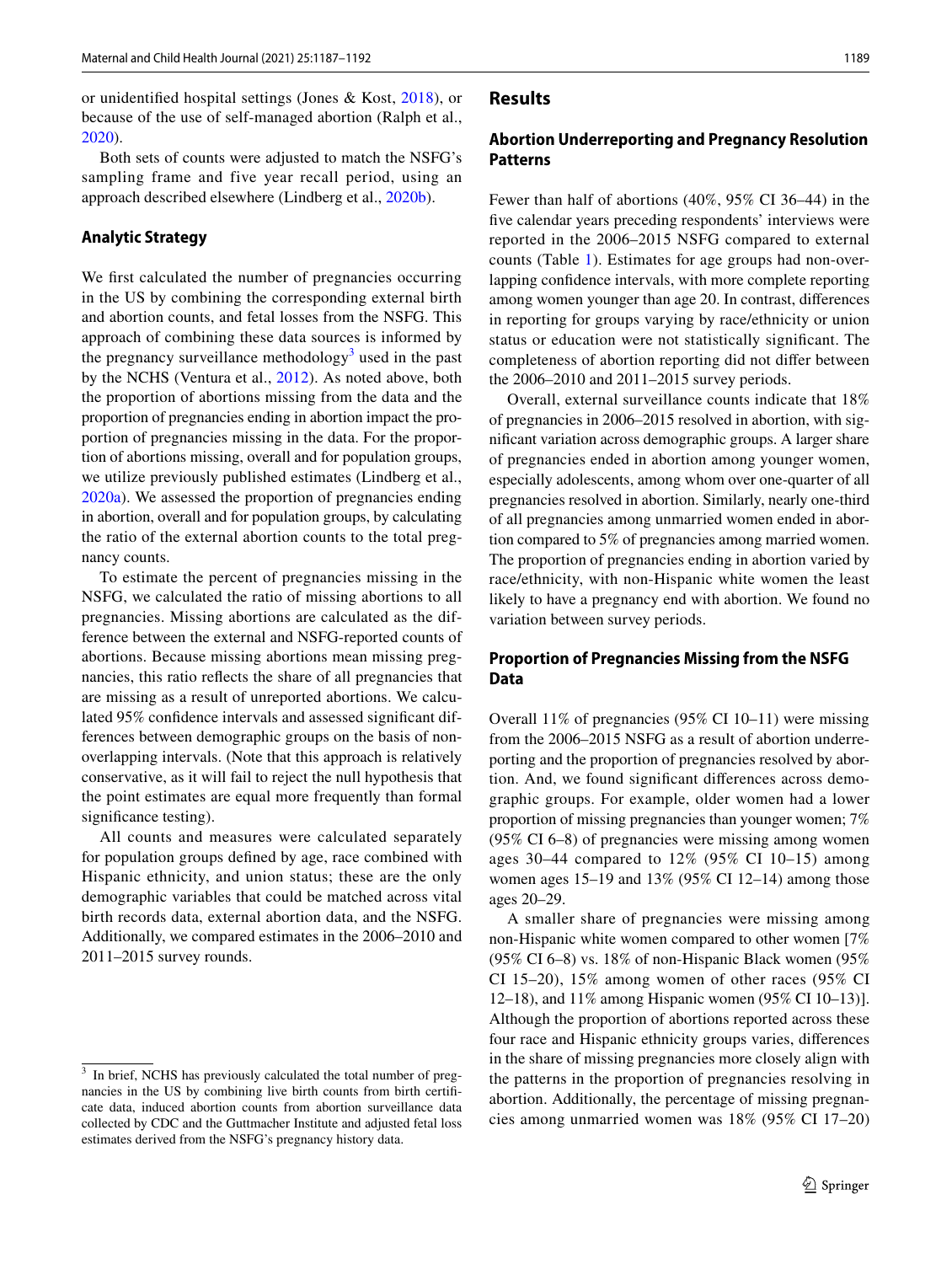|                        | 2006–15 NSFG                                                                                  |           |                                                                                        |                                                               |           |
|------------------------|-----------------------------------------------------------------------------------------------|-----------|----------------------------------------------------------------------------------------|---------------------------------------------------------------|-----------|
|                        | % Abortions reported <sup>a</sup> (NSFG<br>count of abortions/external count<br>of abortions) | 95% CI    | % Pregnancies resolving in abor-<br>tion (external count of abortions/<br>pregnancies) | % Pregnancies missing<br>(missing abortions/pregnan-<br>cies) | 95% CI    |
| Total                  | 40                                                                                            | $36 - 44$ | 18                                                                                     | 11                                                            | $10 - 11$ |
| Age at abortion        |                                                                                               |           |                                                                                        |                                                               |           |
| < 20                   | 53                                                                                            | $43 - 62$ | 26                                                                                     | 12                                                            | $10 - 15$ |
| $20 - 29$              | 37                                                                                            | $32 - 42$ | 20                                                                                     | 13                                                            | $12 - 14$ |
| 30 and older           | 40                                                                                            | $31 - 48$ | 12                                                                                     | $\overline{7}$                                                | $6 - 8$   |
| Race/ethnicity         |                                                                                               |           |                                                                                        |                                                               |           |
| White, non-Hispanic 42 |                                                                                               | $35 - 50$ | 13                                                                                     | $\overline{7}$                                                | $6 - 8$   |
| Black, non-Hispanic    | 41                                                                                            | $33 - 48$ | 29                                                                                     | 18                                                            | $15 - 20$ |
| Other, non-Hispanic    | 29                                                                                            | $16 - 41$ | 21                                                                                     | 15                                                            | $12 - 18$ |
| Hispanic               | 40                                                                                            | $32 - 48$ | 19                                                                                     | 11                                                            | $10 - 13$ |
| Union status           |                                                                                               |           |                                                                                        |                                                               |           |
| Unmarried              | 41                                                                                            | $37 - 46$ | 31                                                                                     | 18                                                            | $17 - 20$ |
| Married                | 34                                                                                            | $24 - 45$ | 5                                                                                      | 3                                                             | $3 - 4$   |
| Survey year            |                                                                                               |           |                                                                                        |                                                               |           |
| 2006-2010              | 39                                                                                            | $33 - 45$ | 19                                                                                     | 11                                                            | $10 - 12$ |
| 2011-2015              | 41                                                                                            | 35–47     | 17                                                                                     | 10                                                            | $9 - 11$  |

<span id="page-3-0"></span>**Table 1** Percent of abortions reported in fve calendar years prior to year of interview relative to adjusted external counts, percent of pregnancies ending in abortion, and percent of pregnancies missing from the data; by respondents' characteristics and survey years, NSFG 2006–2015

<sup>a</sup> Estimates from Lindberg et al., [2020a](#page-5-6). Union status estimates have been adapted to reflect categories used in this analysis

compared to approximately 4% (95% CI 3–4) among married women, refecting both the higher ratio of abortions to pregnancies for unmarried women and their less complete abortion reporting. Finally, the proportion of pregnancies missing was comparable between the two survey periods.

# **Discussion**

We estimate that more than one in ten pregnancies are missing from the 2006–2015 NSFG data due to missing abortions. We also fnd that the share of missing pregnancies varies widely across demographic groups—a result of diferential patterns in completeness of abortion reporting and the frequency of abortion relative to other pregnancy outcomes. A greater share of pregnancies are missing from the survey data among younger women, unmarried women, and women of color—demographic groups that are often the focus of pregnancy-related research and health policies. Without better quality pregnancy data, efforts to study and improve pregnancy-related health outcomes, including maternal and child health, are at risk of relying on biased and potentially misleading fndings.

This study has limitations. First, without reliable external population-based data on the incidence of fetal loss, we include reported fetal losses from the NSFG in our calculation of pregnancies. This approach aligns with prior research, which found that NSFG miscarriage counts, for example, were comparable to those documented in prospective studies of pregnancy outcomes (Jones & Kost, [2007](#page-5-5)). Still, fetal losses, and miscarriages in particular, possibly are underreported to some extent in the NSFG (Lindberg & Scott, [2018](#page-5-11)), suggesting that our estimates may be conservative and provide a lower bound of the extent of missing pregnancies in NSFG data. The census abortion counts also may modestly undercount the true incidence of abortion in the US (Jones & Kost, [2018](#page-5-16)); this means that the ratio of abortions reported in the NSFG to the census counts may actually be smaller than our calculations, and the true number of missing pregnancies is actually larger than the estimates we calculated here. Further, confdence intervals for our estimates of the proportion of pregnancies that are missing from the data may be too narrow given they do not account for sampling error in estimated fetal loss counts from the NSFG. As a result, we are unable to make strong conclusions about diferences between groups. However, this limitation does not impact the central focus of our analysis, which is to illustrate how abortion underreporting and patterns of pregnancy resolution jointly infuence the extent of missing pregnancies.

Despite these limitations, the reach of this study's fndings is broad: abortion underreporting will impact not only studies that examine abortion, but also those that examine pregnancy. Moreover, data that provide an incomplete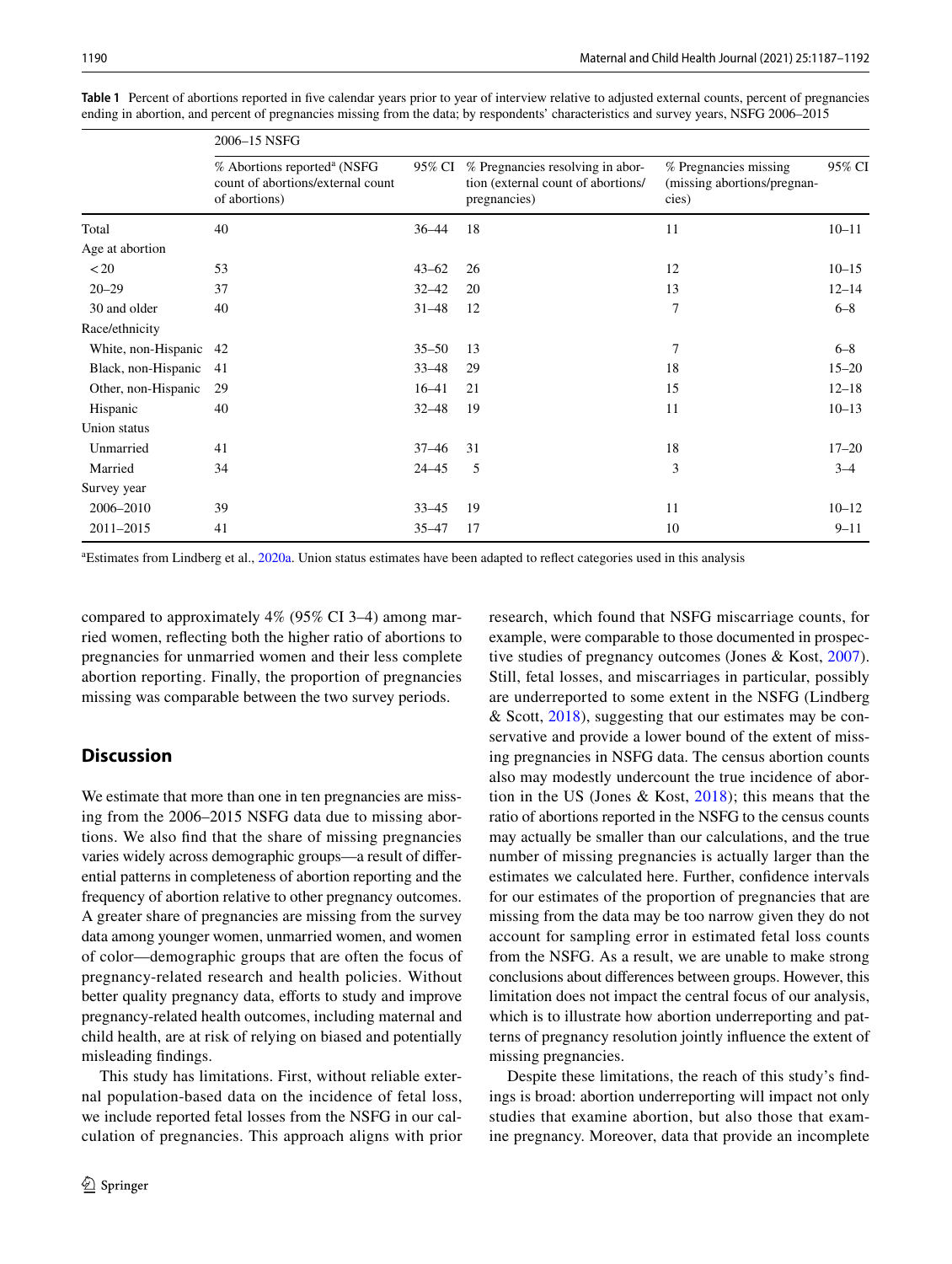estimate of pregnancy experiences can bias analyses in a number of ways. First, they compromise research that utilizes pregnancy as an outcome. This issue is relevant both for population-level research, in which pregnancy counts will be too low, and individual-level studies, in which women's experiences will be omitted from the analysis. Second, analytic models including abortion or pregnancy as a covariate also risk bias because of unmeasured confounding, as the unobserved factors associated with the likelihood of reporting may be correlated with other variables in the model. Third, these issues are further complicated because of the diferential patterns of incomplete reporting, which makes biases unequal across groups. In addition, although we observed diferential reporting for some key population groups, other diferential reporting is also likely, including for characteristics that could not be measured in this study. As a result, these fndings underscore the potentially signifcant biases of the NSFG pregnancy data and the caution necessary when using them.

Incomplete reporting of abortions also means that pregnancies ending earlier in gestation are omitted from pregnancy data, which means that pregnancy outcomes occurring later in pregnancy are disproportionately represented. This "survival bias" in pregnancy data can affect analyses used to inform and evaluate public health interventions or disparities (Ahrens & Hutcheon, [2020\)](#page-5-20). For example, harmful environmental impacts on population health such as contaminated drinking water may be underestimated or undetected if pregnancy counts are incomplete and exclude miscarriages or abortions. As a result, the true effects of such environmental hazards on pregnancies may be, at best, not fully understood and, at worst, misleading, compromising efforts to protect and support maternal, infant, and child health (Nobles & Hamoudi, [2019\)](#page-5-21). Additional research is needed to examine the impact of missing pregnancies on specifc public health programming and policy-making.

This study examines the quality of pregnancy outcome data only in the NSFG, but this survey is not uniquely fawed in its level of underreporting of abortions and pregnancies. The detailed pregnancy histories collected in the NSFG enable us to examine these data and estimate their completeness more closely. Both the National Longitudinal Survey of Youth (NLSY) and the National Longitudinal Study of Adolescent to Adult Health have also been shown to have substantial abortion underreporting (Lindberg et al., [2020a](#page-5-6)). Indeed, because of widespread abortion stigma in the US (Bommaraju et al., [2016](#page-5-22); Norris et al., [2011](#page-5-23); Shellenberg & Tsui, [2012\)](#page-5-1), we would expect incomplete reporting of abortion to be universal in this setting—whether in a large survey system (e.g., the NLSY) or a smaller clinical survey (Udry et al., [1996](#page-5-24)). Moreover, surveys outside of the US can also face these challenges of incomplete reporting in settings where abortion is legal but still socially sensitive

(Saraç & Koç, [2020](#page-5-25); Scott et al., [2019\)](#page-5-26) or where it is illegal (Sedgh & Keogh, [2019](#page-5-27)). Researchers need to consider the completeness of abortion reporting and its potential impact on analyses when using data on pregnancy outcomes from any survey in which respondents are asked to report on all pregnancy outcomes.

Incomplete pregnancy reporting remains a fundamental shortcoming to the study of fertility-related experiences in the United States. Efforts to improve abortion reporting are needed to strengthen the quality of pregnancy data to support maternal, child, and reproductive health research. Complete data on pregnancies, not just births, enable accurate analyses on the wide range of pregnancy-related behaviors, experiences, and outcomes, and can inform the robustness of initiatives and interventions that seek to support the reproductive health of all.

**Acknowledgements** We gratefully acknowledge funding provided by the Eunice Kennedy Shriver National Institute of Child Health and Health Development (NIH Award R01HD084473). We are also indebted to the legions of Guttmacher Institute research staf, past and present, who conducted the national censuses of abortion providers and surveys of patients to produce the data on the incidence of abortion used in this analysis.

**Author Contributions** SD contributed to the analyses and led the drafting of the original manuscript. LL conceptualized the analyses and contributed to drafting the original manuscript. IMZ contributed to the analyses and reviewed the manuscript. KK contributed to the conceptualization and analysis, and reviewed the manuscript.

**Funding** Eunice Kennedy Shriver National Institute of Child Health and Health Development (NIH Award R01HD084473).

**Data Availability** The data are publicly available.

**Code Availability** Available from the author on request.

## **Declarations**

**Conflict of interest** The authors declare that they have no confict of interest.

**Ethical Approval** Because this analysis used publicly available, deidentifed data, the authors' Institutional Review Board granted this study exempt status.

**Consent to Participate** Not applicable.

**Consent for Publication** Not applicable.

**Open Access** This article is licensed under a Creative Commons Attribution 4.0 International License, which permits use, sharing, adaptation, distribution and reproduction in any medium or format, as long as you give appropriate credit to the original author(s) and the source, provide a link to the Creative Commons licence, and indicate if changes were made. The images or other third party material in this article are included in the article's Creative Commons licence, unless indicated otherwise in a credit line to the material. If material is not included in